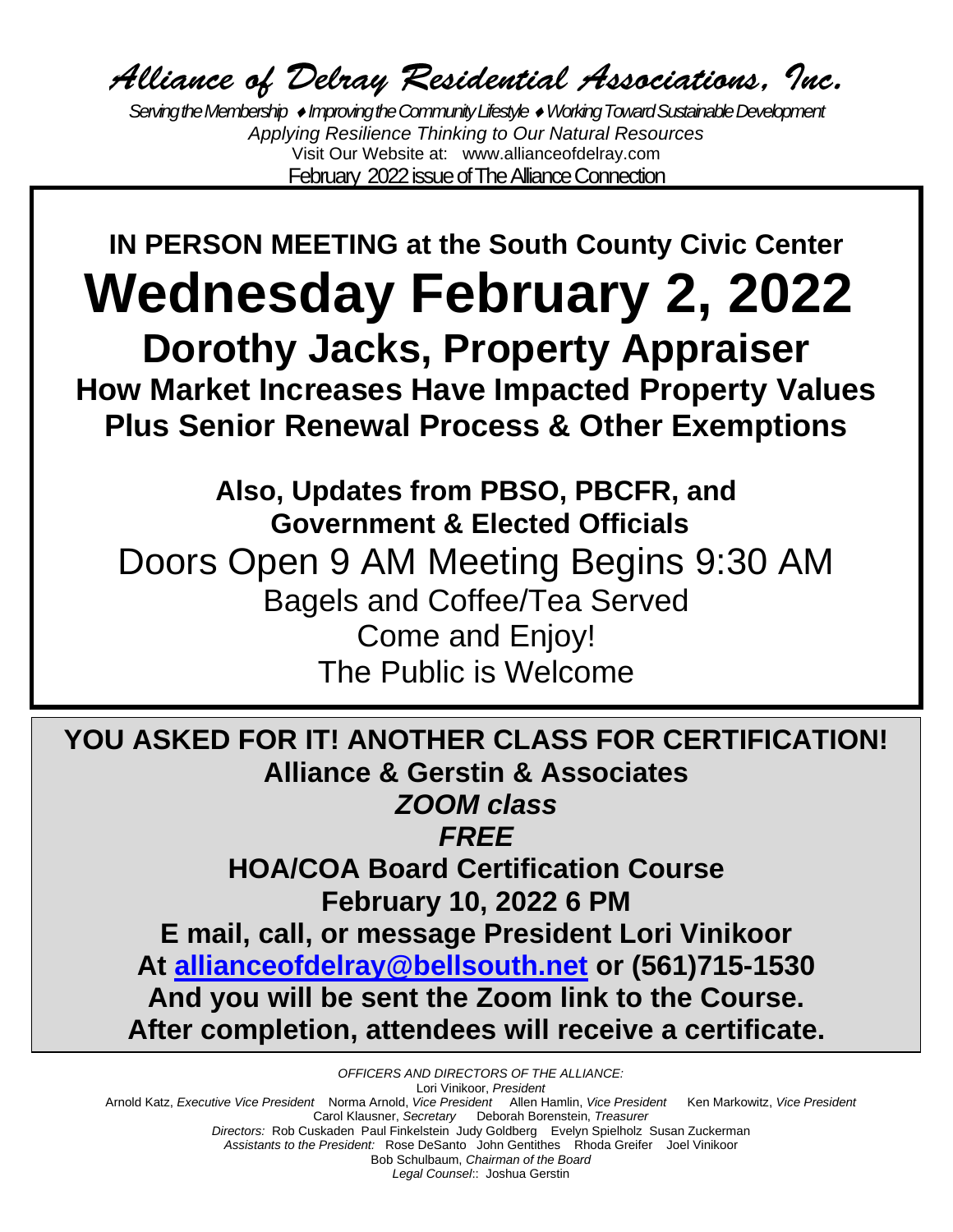# **The Planning Commission Listened to the Alliance of Delray and Recommended DENIAL at Its January 14, 2022 Meeting**

**Alliance of Delray's Follow-up Letter to December 15 th Meeting of County Commissioners:** December 30, 2021

Dear Commissioners:

This correspondence is written pursuant to the December 15, 2021 Board of County Commissioners (BCC) agenda item related to the Indian Trails Grove (ITG) and the Agricultural Reserve (AGR).

It is of utmost importance that you are aware that the proposed land to be "swapped" is located immediately adjacent to preserve land and that did not appear to be related to the public or to the Commissioners during the discussion. The Alliance is concerned that the result of the "swap" would be an island of four contiguous preserve parcels to wit PCN 00-41-46-25-02-000-0010, PCN 00-42-43-27-05-069-0091, PCN 00-41-46-35-00- 000-1040, & PCN 00-41-46-25-02-000-0020, totaling 169.1684 acres sandwiched between the proposed development and South Florida Water Management District lands.

• • What would be the dispensation for these preserve parcels (which are a component of the Oaks PUD)? It would appear that the BCC should decide the future for this 169.1684 island of land now. If these swaths of land come back to the BCC following the initial "swap" proposal with a request for "swapping" preserve within the AGR (which under current Code would be allowed) and adding to any approved PUD from the ITG/AGR decision, the area will be looking at an undetermined amount of density increase above the 1250 units proposed depending on how many Workforce Housing Units and Market rate units would be approved. This appears to be another potential burden on the environmentally sensitive lands and water control structures in south Palm Beach County. The public should be apprised of the unintended consequences that the ITG/AGR proposal would bring.

• • Further, the Alliance's testimony and evidence provided at the BCC's Zoning meeting clearly demonstrate that the residents of the AGR and south Palm Beach County already pay taxes for flood protection and water supply. By relinquishing preserve lands within the AGR, the south County taxpayers would essentially be paying the bill for services that benefit others and this is clearly a non-equitable arrangement.

Please see attached with the delineation of the preserve that exists adjacent to the proposed development. Also attached is the Alliance's December 12, 2021 letter raising concerns for the ITG/AGR proposal. Thank you for your attention to this most serious matter. Sincerely,

Dr. Lori Vinikoor, President

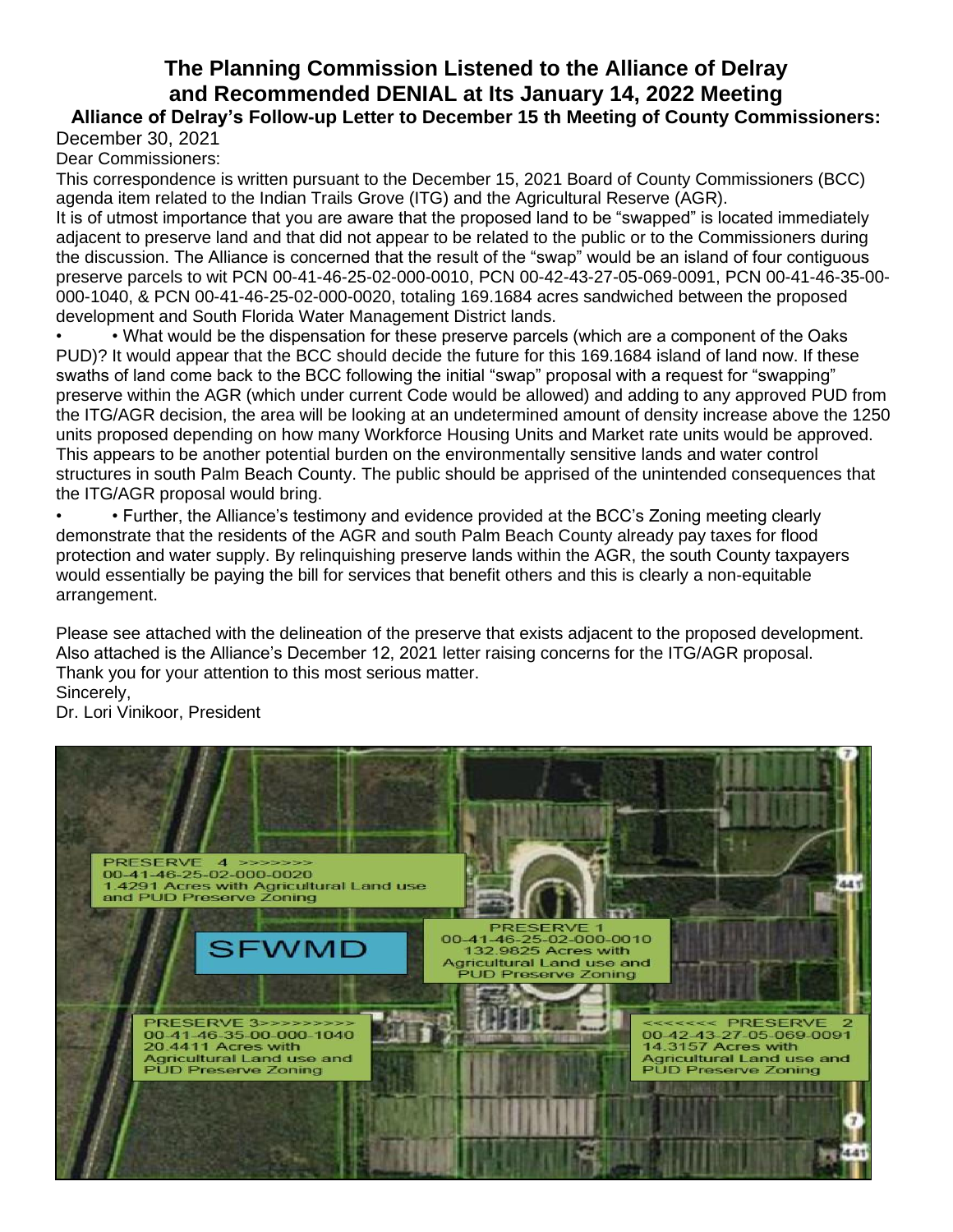

When it comes to your heart, you need a cardiovascular team that is leading the way in innovative research and clinical trials, along with some of the most advanced, life-saving medical procedures available.

- · Cardiac Catheterization and Electrophysiology Labs
- · Premier Cardiovascular Physicians and Surgeons
- . Advanced cardiac imaging including 3D echocardiography, cardiac CT and cardiac MRI
- · Cardio-Oncology Services
- · Minimally Invasive Treatment Options (MitraClip, TAVR, Convergent, Watchman)
- . Inpatient/Outpatient Cardiac and Pulmonary Rehabilitation
- . Nationally Recognized Programs for Outcomes and Quality
- . Participation in clinical research trials for some of the latest treatments available
- . Training tomorrow's physicians at FAU's Cardiovascular Fellowship Program



PALM BEACH HEALTH NETWORK

5352 Linton Blvd., Delray Beach | delraymedicalctr.com



To find a Heart Specialist,<br>please call 833.918.1211.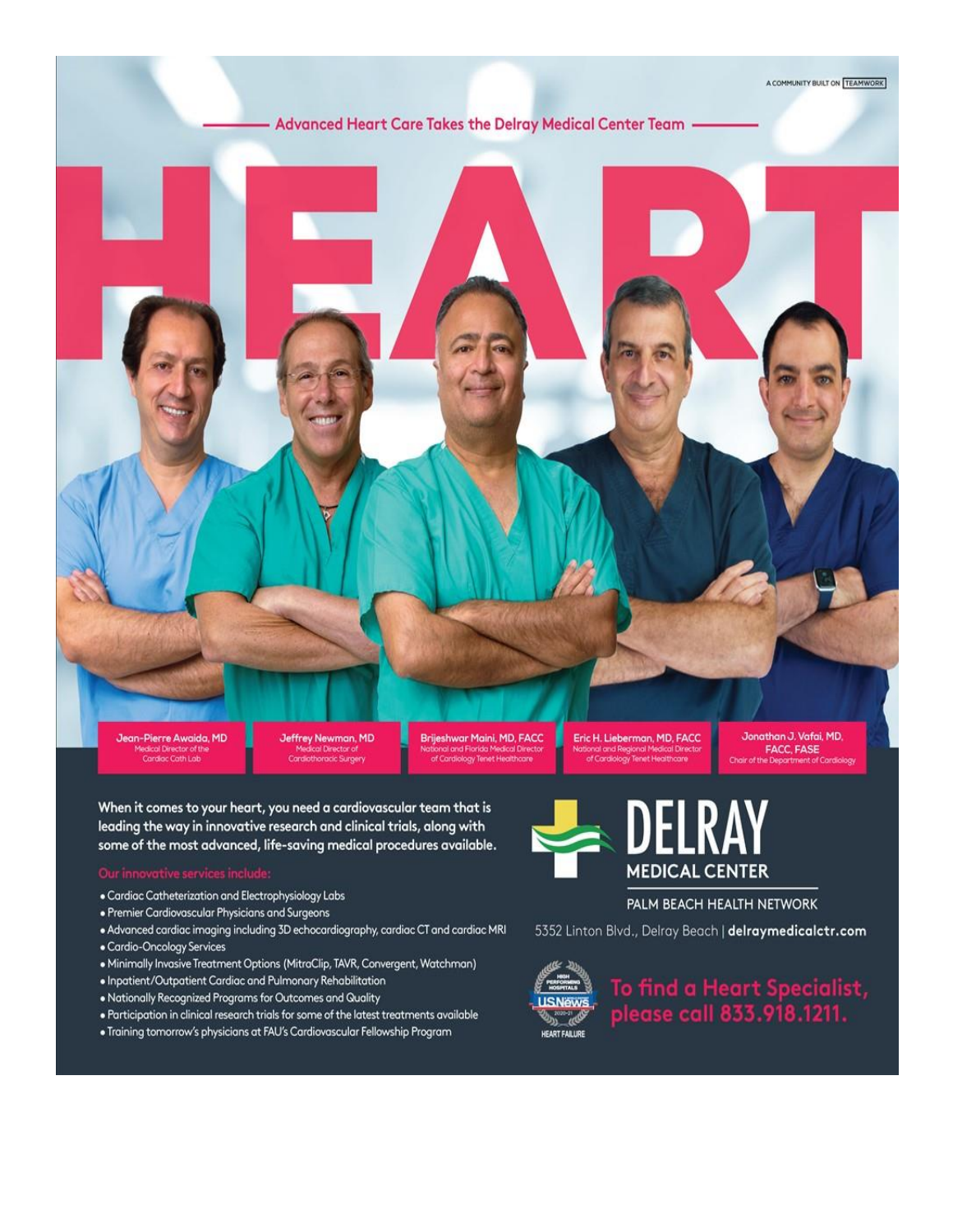

# How can we help? Let'sbuild a plan that worksfor you.



# **Increased Property Value**

Your community's landscape drives the value of your homes and thereputation of your community. Partneringwith the team that has the experience, expertise and resources todeliver to your expectations is key.

# **Local Presence**

King's Point . Lexington Club Azura HOA. GrandeOrchid Estates

**Michael Lashbrook** 954908 0645 · Michael.Lashbrook@brightview.com

# www.brightview.com

# **ASSOCIATION BANKING**

**CENTENNIAL BANK** 



# Jennifer Olson, LCAM

**VP ASSOCIATION SERVICES RELATIONSHIP MANAGER** 561-209-7166 | jolson@my100bank.com 500 Australian Avenue | West Palm Beach, FL 33401 \* All loons are subject to credit approval and property eligibility restrictions. Certain transaction fees, limitations and requirements may apply. Refer to product terms and conditions or see Bank for details

MY100BANK.COM | A Home BancShares Company

# **Association Loans:\***

- . No Personal Guarantees
- . No Liens Placed on Units
- Low Closing Costs
- Competitive Rates
- · Lines of Credit to Fund **Wind Storm Deductibles**
- . Loans for Repairs and Improvements
- Insurance Premium Financing

#### **Lockbox Services:**

- Automatic Exception Processing
- · Interest on Interest on Association **NOW and Money Market Accounts**
- · Complete Online Interface

**FDIC** 

· Online Payments Accepted

**FIVE STAR BAUER RATING®** 

Community **ADT Association** Program

# The 1<sup>st</sup> Choice in Security for **Community Associations! Specializing in Bulk Agreements**

24/7 Monitoring & Service with Over 145 Years of Experience in Security

World Class, Concierge-style Customer Care from our Dedicated Team

# 954-290-7576 . 800-878-7806

www.adt.com/community-associations



Separate the myths from the facts.

**Farmers care.** About the land. About the water. About feeding you.



## **MERS GROW OUR FOOD**

Come see for yourself. Take a free tour by emailing: league@sugarcaneleague.org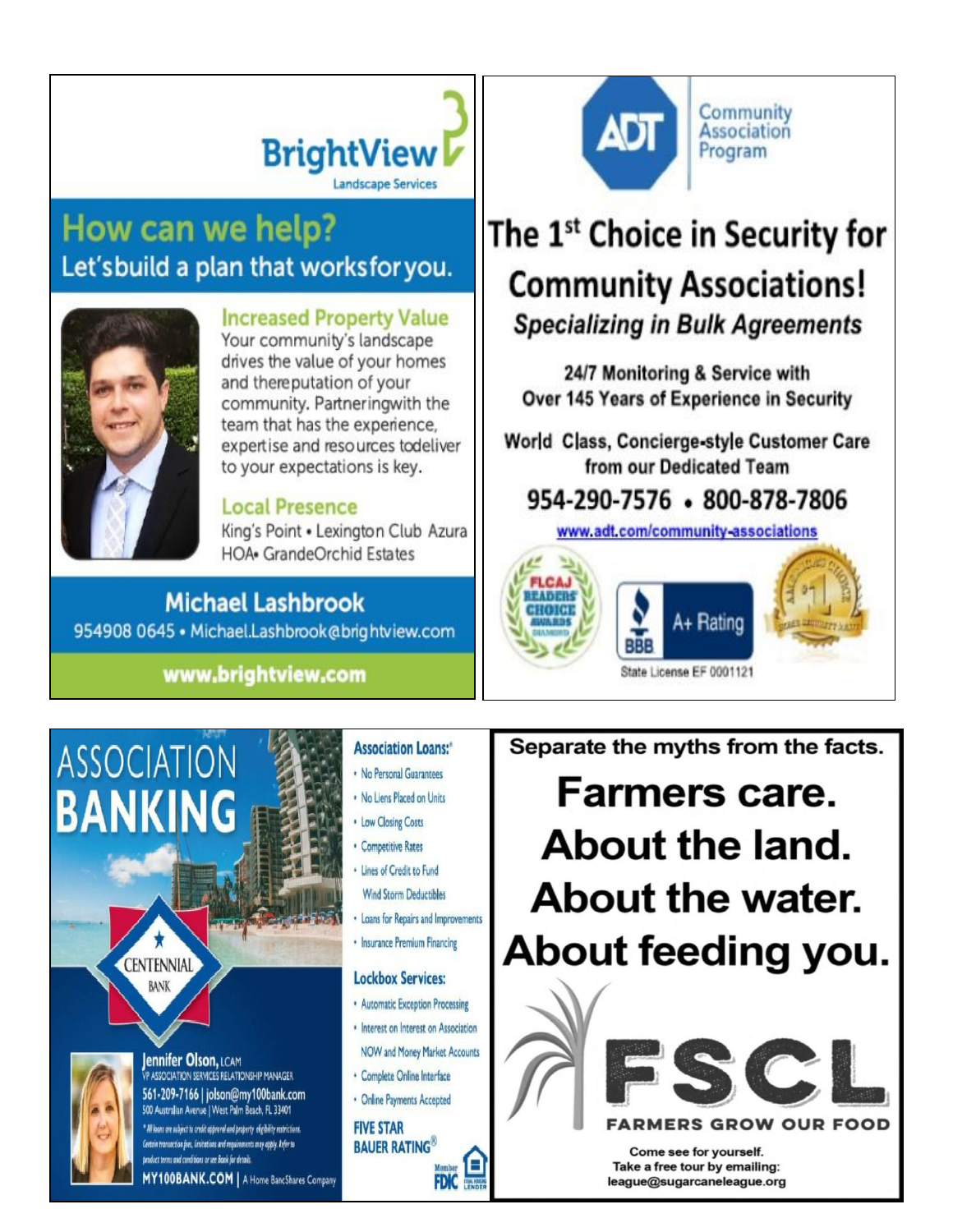President Lori Vinikoor opened the Zoom meeting at 10 AM, wishing all attendees a happy New Year and providing development updates which included:  $\bullet$  the application for Delray Self Storage/Fueling/Carwash at the site of the Big Apple Bazaar has been postponed  $\bullet$  there will be more Agricultural Reserve public meetings discussing possible changes to the Master Plan which the Alliance is following, informing the Membership, and requesting input from the communities so read the newsletters and e mails for information  $\triangleleft$  the Alliance is working with Florida Department of Transportation to correct the current illegal traffic turning issues at the new development located at Atlantic Avenue and Hagen Ranch Road  $\bullet$  The FL. Tpk is causing issues for adjacent communities and the Alliance is working to mitigate those as well. She then introduced Lt. Morales of the PBC Sheriff's Office. He informed the group that the lobby of the Civic Center was temporarily closed. There are extremely long lines waiting to receive a test for Covid at the Center. Area-wide, there has been an increase in auto robbery. He reminded everyone to lock their car doors. The Toys for Tots drive has been successful.

Tony Keeler of the PBC Fire Rescue Squad reported that there has been an uptick in house fires caused by defective golf cart chargers. The unit is planning on increasing the number of fire stations.

State Senator Lori Berman stated that there is a rise in the number of break-through Covid cases in our area and beyond. Also, when the new legislative session resumes shortly, redistricting will begin. The Senate will form a legislative response to the tragedy at Surfside.

Representative Kelly Skidmore will spend several months in Tallahassee during the redistricting process. She will work to help achieve fair representation.

PBC Mayor Bob Weinroth is trying to obtain additional testing facilities. Some people are waiting many hours waiting to be tested for COVID. The Omicron variant, although producing mild symptoms, is rampant. PBC has spent about \$1/2 million for purchase and distribution of home testing kits.

Commissioner Maria Sachs was appointed to the Transportation Committee to discuss the traffic in our area. She will also meet with the Department of Transportation representing veterans. A meeting is also scheduled for her to address the problem of human trafficking.

Karen Brill, PBC School Board Vice Chairman, reported a high degree of absenteeism in the schools, both with staff and students. Masks are being required. There is a shortage of bus drivers.

Joshua Gerstin, Esq. discussed the leadership of condo and homeowner associations and the pressing issues facing them. Some of those issues include:

- 1. Aging structures
- 2. Covid delayed projects
- 3. Building requirements being updated
- 4. Video Conferencing with acceptable quorums
- 5. Sales and leasing restrictions must be in the documents to be enforced.
- 6. Pet owners must abide by established rules

He spoke of collections, emphasizing that associations that do not follow the law will not be able to recoup attorney fees. Facilities may not establish their own approach to COVID. He recommended that the CDC guidelines be followed. (For condos only): Charging stations may be built to accommodate electric vehicles. (For HOAs only): Leasing and sales restrictions that are not in the Documents are not necessarily enforceable. The ability and instituting of reserves in HOAs MUST be in the Documents. Otherwise they may be called 'surplus' funds.

### **Mr. Gerstin's presentation is available on YouTube at<https://youtu.be/V3A1HPbh3F4> and the handout for the presentation and additional materials are available on his website [www.gerstin.com](http://www.gerstin.com/)**

The meeting was adjourned at 11:05 am. The next meeting will be held on February 2, 2022 and will feature Property Appraiser Dorothy Jacks discussing land values and available exemptions. Respectfully submitted, Carol Klausner, Secretary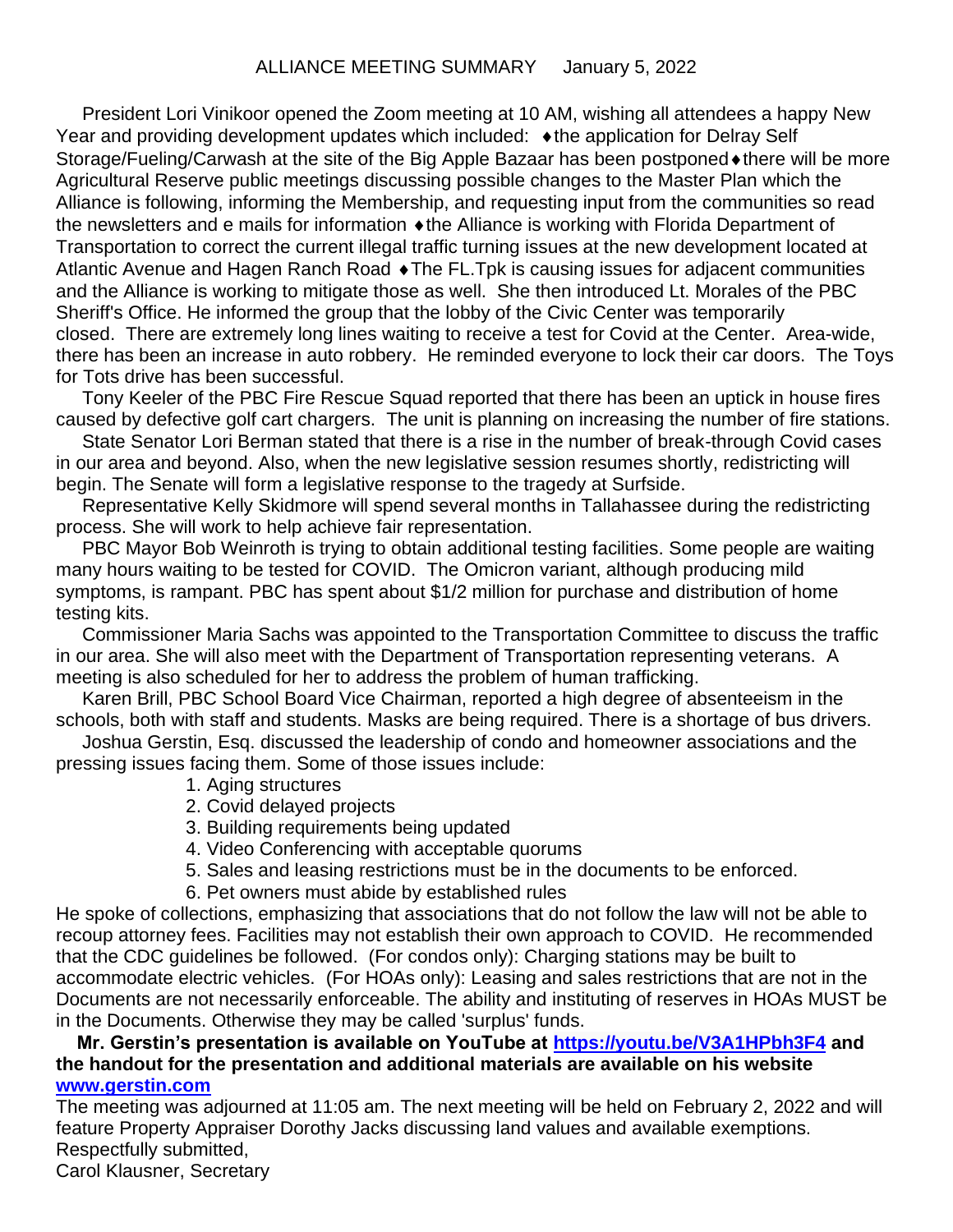#### **Big Apple Bazaar Development Application Postponed to February Here is the Alliance's letter to the Zoning Division**

December 31, 2021

Re: Delray Self Storage App. # ZV-2020-02120 January 6, 2022 Zoning Meeting Agenda Item C5

Dear Zoning Director Amara:

 This correspondence is written regarding the Delray Self Storage Application # ZV-2020-02120 requesting a Type 2 Variance from minimum property development regulations to reduce the minimum lot size from 5-acres to 4.53-acres for a property within the Multiple Use Planned Development Zoning District.

 Adjacent Alliance member communities object to the intensity of the proposed development in this high traffic area of the Atlantic Avenue corridor and the Alliance is echoing those concerns. There are already three car washes located a short distance from the site and many fueling stations. Of most concern for adjacent residents is the five-story proposed self-storage facility and its site plan location.

 The Applicant met with the Alliance's Development Team and was informed of the issues with the proposed site plan and encouraged to be a better neighbor by creating a less intense project, softening the buildings with more mature foliage and delaying construction until Atlantic Avenue has been expanded.

 The Alliance clearly understands the development rights of the Applicant however, considering that a Type 2 Variance is being requested, some relief for the community should be provided in the form of a less intense project on the smaller sized lot.

 Please include a copy of this letter in the documentation for this application. Thank you.

Sincerely, Dr. Lori Vinikoor, President

> Nominations for the Alliance Board will take place at the February meeting.

- Are you adept at working with Excel, Publisher, PowerPoint, & Word?
- Do you have experience with Wordpress & Website design?
- Would you like to serve?
- We could use you!

Call or e mail President Lori Vinikoor at (561)715-1530 or [allianceofdelray@bellsouth.net](mailto:allianceofdelray@bellsouth.net)



Tired of not being able to get things done? Does your Board of Directors want to be more effective?

Contact us today for a free one hour governing document review. Mention this ad when calling. Telephone: (561)750-3456

> **Gerstin & Associates Full Service Community Association Law Firm**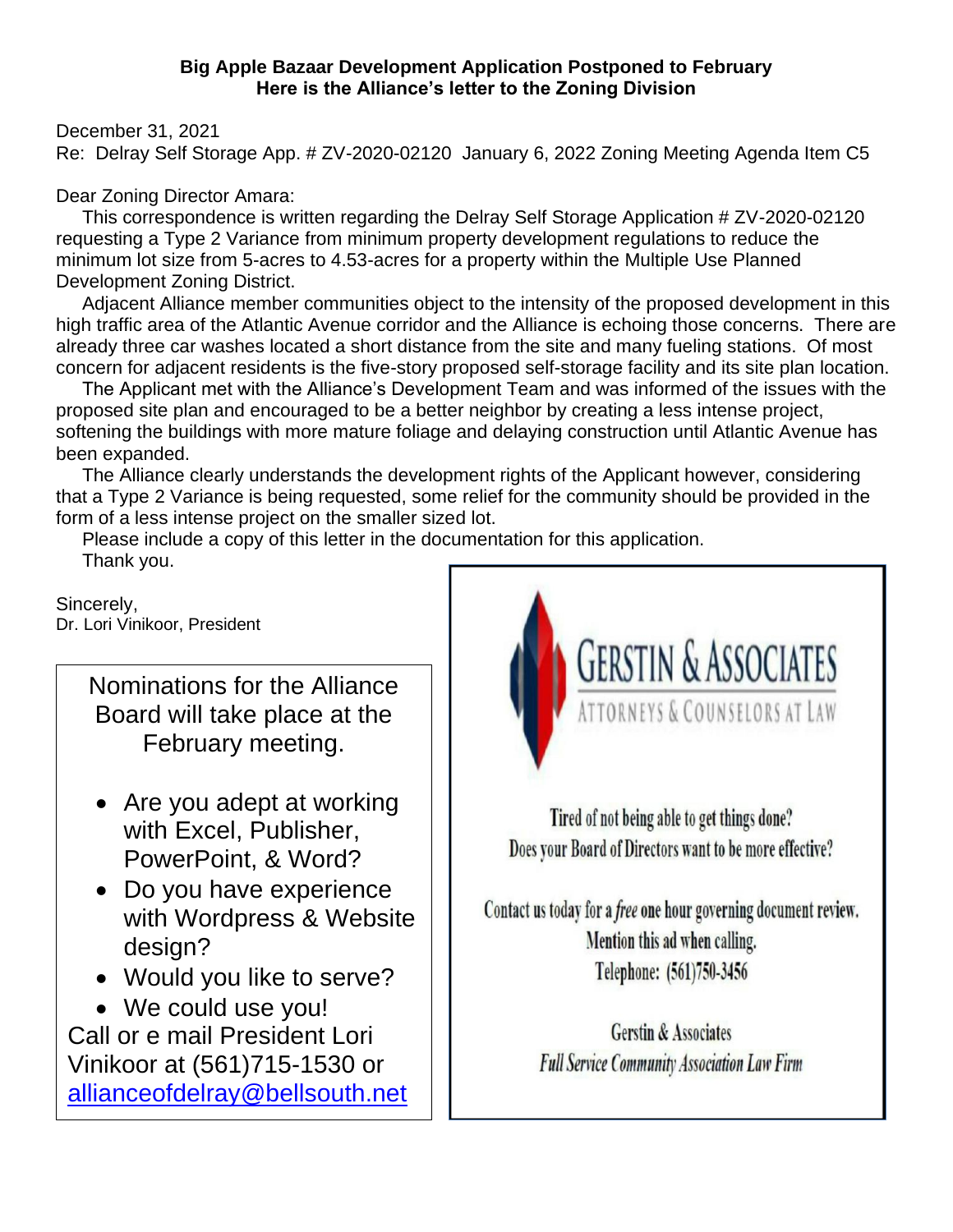# **County to Consider Text Amendments to the Comprehensive Plan for the Agricultural Reserve**

# *Industrial Future Land Use in the Agricultural Reserve:*

**Summary:** This County proposed amendment would revise the Future Land Use Element to establish policy language for industrial future land use designations in the Agricultural Reserve Tier, specifically to: • Limit new requests for industrial future land use in the Tier to the new Commerce (CMR) future land use designation; • Establish location, frontage, and access requirements for the CMR future land use designation in the Agricultural Reserve Tier; • Establish preserve area requirements consistent with the Commercial Low future land use designations in the Tier (60% preserve for sites greater than 16 acres); • Establish requirements for concurrent zoning applications for new CMR future land use designations; and • Include draft revisions to the Unified Land Development Code (ULDC) to implement the proposed amendment.

**Justification:** Currently, there is no policy language guiding new industrial future land use designations in the Agricultural Reserve Tier. Following the workshop with the Board of County Commissioners in the Fall of 2021, this proposed amendment will establish policy direction for new industrial designations in the Tier limited to the new light industrial Commerce (CMR) future land use designation to be created by a tandem text amendment.

#### *Multifamily in the Agricultural Reserve:*

**Summary:** This County proposed amendment will explore options to allow higher density residential development in the Agricultural Reserve, to facilitate the provision of workforce housing. **Justification:** At several public hearings in 2021, the Board of County Commissioners discussed the possibility of allowing higher residential densities in select areas of the Agricultural Reserve, in order to introduce workforce housing in the Agricultural Reserve. A limited amount of multi-family is allowed at the commercial marketplaces, but those units are not required to be income-restricted and to date have not been built. The Board directed that staff evaluate the potential for additional higher density development, and propose criteria for the location, amount, density, preserve requirements and percentage of the workforce units to be units to be provided should higher densities be accommodated.

# WELCOME HIGHLAND PARK OUR NEWEST ALLIANCE MEMBER COMMUNITY

#### **Alliance's Mature Driver Course for Insurance Credit Can be Brought to Your Community**

 The Alliance's state approved in-person mature driver safety course for insurance discount is again being brought inside Member communities. The morning course provides driver tips and valuable updated information to assist seniors in driving more efficiently and safely. A video tailored for Palm Beach County drivers is included in the course and provides real footage of traffic situations from A1A to State Road 7/441.

 At the completion of the course, the Alliance issues a certificate that the insured may use to qualify for the insurance premium discount required by Fl. St. 627.

 The Alliance of Delray works constantly on traffic issues in the community and to make roadways safer with exhaustive efforts such as addressing residential and commercial development density to impacting roadway design and expediting traffic signal installation.

 For more information on this course, call, text, or e mail President Vinikoor at (561)715-1530 or [allianceofdelray@bellsouth.net.](mailto:allianceofdelray@bellsouth.net)